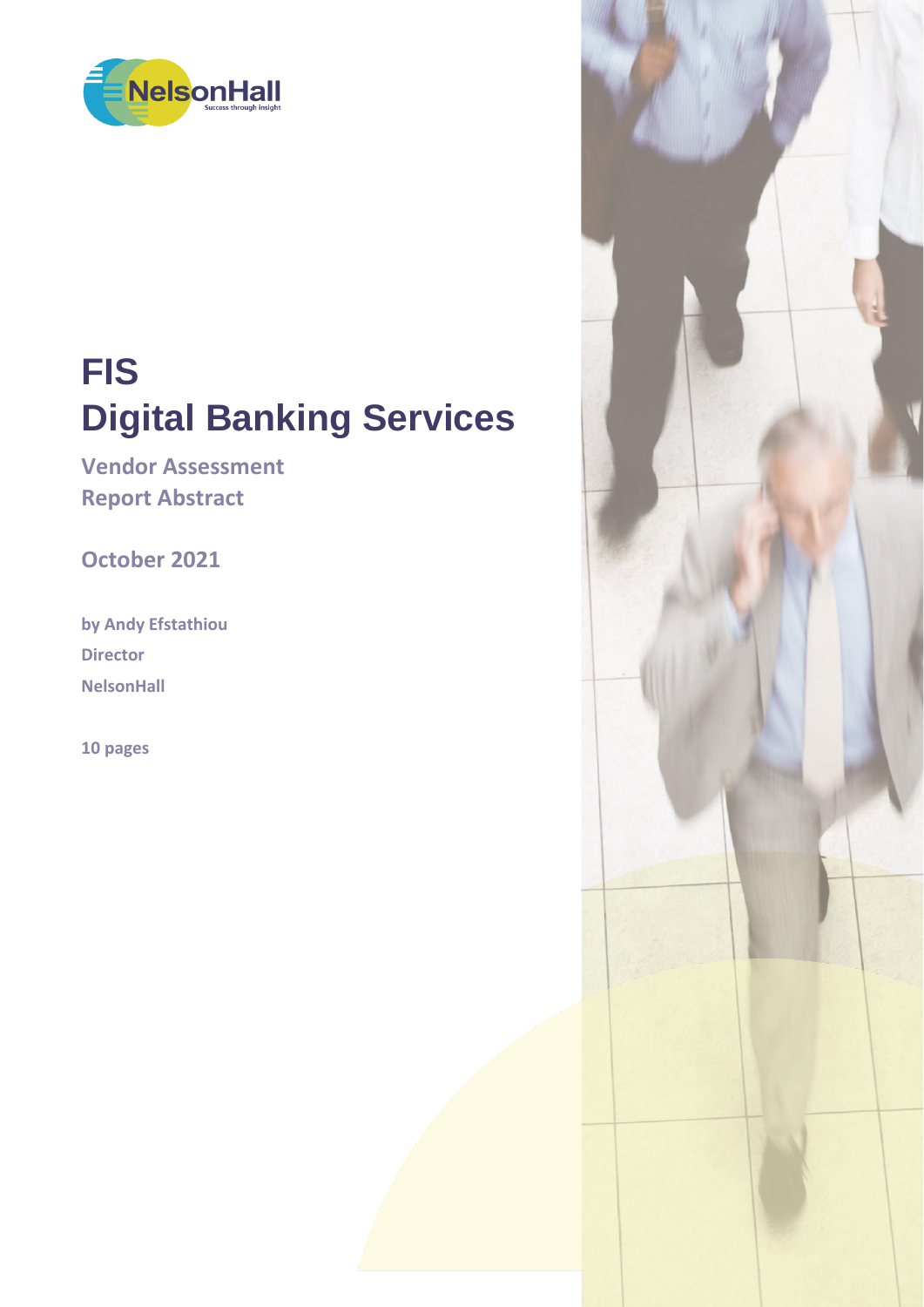



#### **Who Is This Vendor Assessment For?**

NelsonHall's 'Digital Banking Services: Transforming the Financial Services Industry' Vendor Assessment for FIS is a comprehensive assessment of FIS's banking industry digital services offerings and capabilities designed for:

- Sourcing managers monitoring the capabilities of existing suppliers of digital processes and identifying vendor suitability for digital services RFPs
- Vendor marketing, sales, and business managers looking to benchmark themselves against their peers
- Financial analysts and investors specializing in the support services sector.



#### **Key Findings & Highlights**

FIS has been delivering digital services, starting with BPaaS, to banking clients for the last two decades. It began its BPaaS initiative with deposit services for Wingspan Bank, a Bank One subsidiary. Since then, FIS has delivered digital banking services to many other tier-one bank subsidiaries and regional banks. It has also delivered digital services to tier-one banks for individual product lines. Over time FIS has expanded its digital services to include SaaS and pure servicing (emerging functionalities).

The pandemic has changed the marketplace for digital services. Today FIS and its clients are delivering in a WFH environment. FIS moved 97% of its workforce into a WFH environment within six weeks while continuing to meet its contractual SLAs. Many banks were challenged to make the transition to a WFH environment, which provided FIS with an opportunity to support its clients in making the transition. The EPIC platform (see Delivery for description) has allowed FIS to track worker processing and experience. In addition, the pandemic has necessitated that operations change how humans and machines work together to deliver operational execution. To enhance the human-machine partnership, FIS has been expanding its PreBots offerings to automate processes and support human execution of processes.

#### **Scope of the Report**

The report provides a comprehensive and objective analysis of digital services offerings, capabilities, and market and financial strength, including:

- Identification of the company's strategy, emphases and new developments
- Analysis of the company's strengths, weaknesses and outlook
- Revenue estimates
- Analysis of the profile of the company's customer base including the company's targeting strategy and examples of current contracts
- Analysis of the company's offerings and key service components
- Analysis of the company's delivery organization including the location of delivery locations.